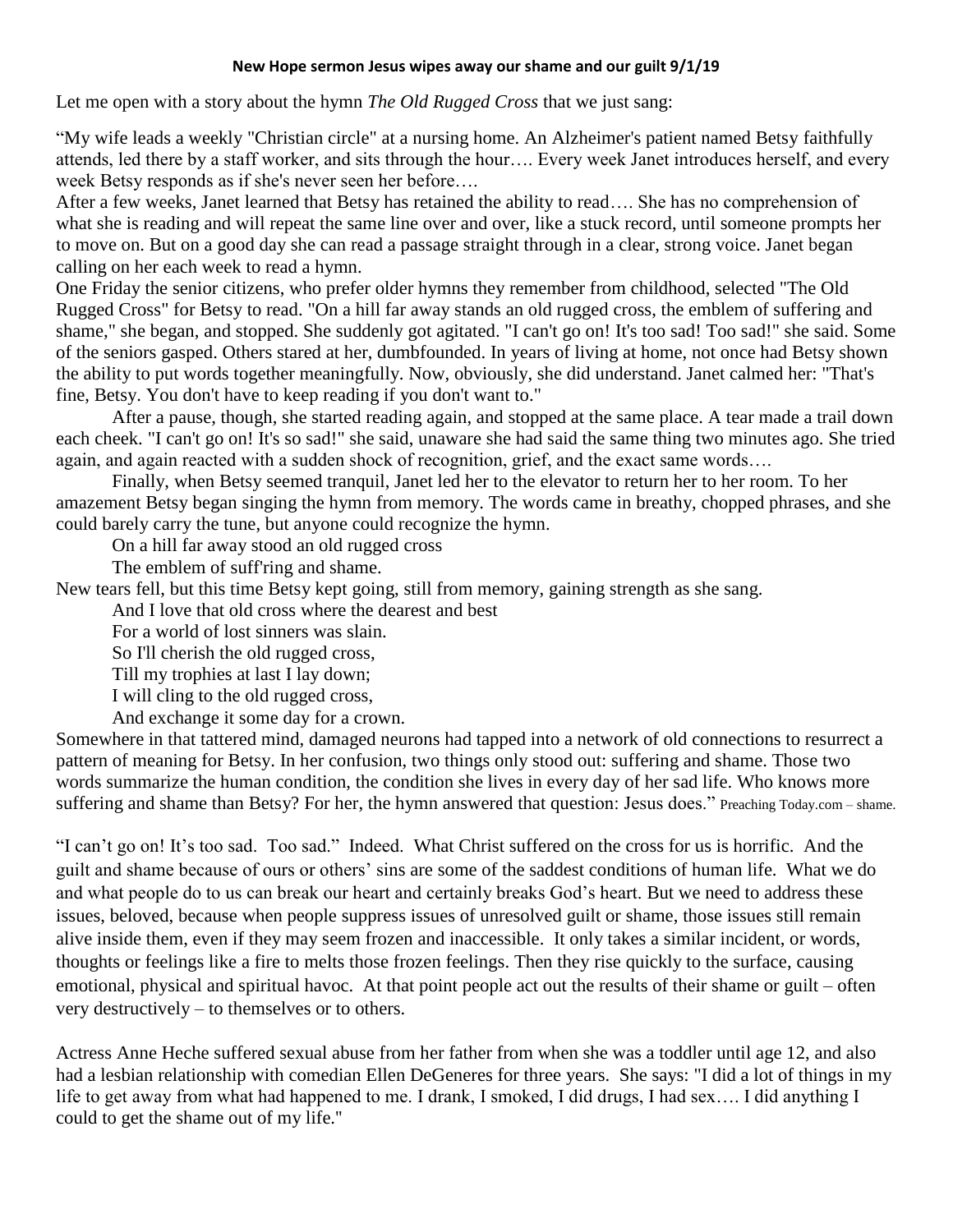Many people can be drowning in in their shame because of their inner brokenness.



Or drowning in a sense of unforgiven guilt. Ezra prayed this on behalf of his nation: "*O my God, I am too ashamed and humiliated to lift up my face to YOU, My God, for our iniquities have risen higher than our heads and our guilt has grown up to the heavens"* (Ezra 9:6). Ever felt like that?

Now I think God recognizes the various intensity of sins, but still guilt is guilt. See if you can get the guilt in this story:

"A man got a job as a night watchman at a factory. There had been a lot of thefts by the workers on the night shift, and so every morning when the night shift workers passed through his gate, it was his job to check their bags and pockets to make sure that nothing was being stolen.

Things were going along very well the first night on the job until a man pushing a wheelbarrow of newspaper came through his gate. Aha, he thought, that man thinks he can cover up what he is stealing with that newspaper. So he removed the paper only to find nothing. Still he felt that the man was acting strangely, so he questioned him about the paper. "I get a little extra money from newspapers I recycle, so I go into the lunchroom and pick up all the ones people have thrown away."

The guard let him pass, but he decided to keep a close eye on him. The next night it was the same, and the night after that. Week after week it went on. The same guy would push the wheelbarrow of newspapers past the guard's checkpoint. The guard would always check and find nothing. Then one night, about a year later, the guard reported for work only to find a message had been left for him telling him to report to his supervisor. He walked into the supervisor's office and before he could say a word, the boss said, "You're fired!" "Fired?" he asked in total surprise. "Why? What did I do?"

"It was your job to make sure that no one stole anything from this plant, and you have failed. So you're fired." "Wait a minute -- what do you mean failed? Nobody ever stole anything from this place while I was on guard." "Oh, really," the boss answered. "Then how do you account for the fact that there are 365 wheelbarrows missing?"(GCFN 82819)

God knows when our guilt is overwhelming or perhaps more minor, like the wheelbarrow thief's. Still, unconfessed sin does weigh on us, and unremitting shame can break our spirit. I think our Psalm we read today expresses well the long-term negative effects on our mind and body when we have unconfessed guilt or shame.

*Oh, what joy for those whose disobedience is forgiven, whose sin is put out of sight! <sup>2</sup> Yes, what joy for those whose record the LORD has cleared of guilt,[\[b\]](https://www.biblegateway.com/passage/?search=Ps.+32&version=NLT#fen-NLT-14334b) whose lives are lived in complete honesty! <sup>3</sup> When I refused to confess my sin, my body wasted away, and I groaned all day long. <sup>4</sup> Day and night your hand of discipline was heavy on me. My strength evaporated like water in the summer heat. Interlude. 5*

Have you ever felt like the Alzheimer patient Betsy or the Psalmist whose strength is getting sapped away because of unconfessed sin? How does unresolved shame and guilt work it effects out on you?

Max Lucado tells this story: A Chinese man named Li Fuyan had tried every treatment imaginable to ease his throbbing headaches. Nothing helped. An X-ray finally revealed the culprit. A rusty four-inch knife blade had been lodged in his skull for four years. In an attack by a robber, Fuyan had suffered lacerations on the right side of his jaw. He didn't know the blade had broken off inside his head. No wonder he suffered from such *stabbing* pain. Lucado comments: We can't live with foreign objects buried in our bodies. Or our souls. What would an X-ray of your interior reveal? Regrets over an [earlier] relationship? Remorse over a poor choice? Shame about the marriage that didn't work, the habit you couldn't quit, the temptation you didn't resist, or the courage you couldn't find? Guilt [or shame] lies hidden beneath the surface, festering, irritating. Sometimes so deeply embedded you don't know the cause."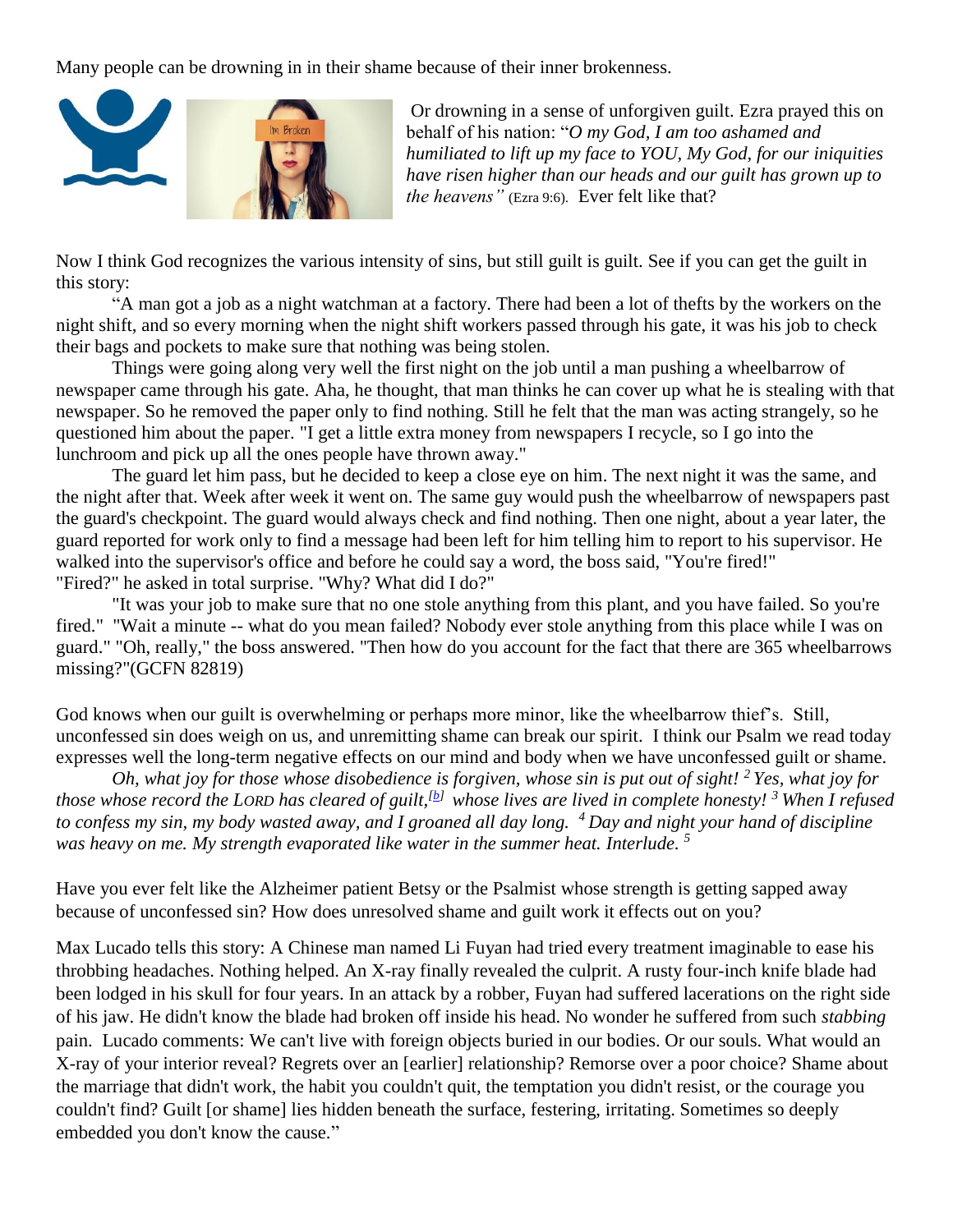But God does. And the good news of the gospel is that Jesus Christ himself bore our shame and guilt on the cross, and rose, triumphing over those sources of death so we could live free in Him. On earth He continually reached out to heal those who were shamed because they were untouchable. Or broken because of their sin. Then in His death He made forgiveness possible.

God wants to restore shalom, a total sense of wellness , peace and well-being to His people, **so let's look at the scriptures that tell us this truth.** 

We start with the second half of Ps. 32: God's forgiveness

*Finally, I confessed all my sins to you and stopped trying to hide my guilt. I said to myself, "I will confess my rebellion to the LORD." And you forgave me! All my guilt is gone. Interlude <sup>6</sup> Therefore, let all the godly pray to you while there is still time, that they may not drown in the floodwaters of judgment. <sup>7</sup> For you are my hiding place; you protect me from trouble. You surround me with songs of victory. Interlude*

*<sup>8</sup> The LORD says, "I will guide you along the best pathway for your life. I will advise you and watch over you. <sup>9</sup> Do not be like a senseless horse or mule that needs a bit and bridle to keep it under control."*

*<sup>10</sup> Many sorrows come to the wicked, but unfailing love surrounds those who trust the LORD. <sup>11</sup> So rejoice in the LORD and be glad, all you who obey him! Shout for joy, all you whose hearts are pure!*

Or Romans 8: *So now there is no condemnation for those who belong to Christ Jesus. <sup>2</sup> And because you belong to him, the power<sup>[\[a\]](https://www.biblegateway.com/passage/?search=Romans+8%3A1-4&version=NLT#fen-NLT-28080a)</sup> of the life-giving Spirit has freed you<sup>[\[b\]](https://www.biblegateway.com/passage/?search=Romans+8%3A1-4&version=NLT#fen-NLT-28080b)</sup> from the power of sin that leads to death. <sup>3</sup> The law of Moses was unable to save us because of the weakness of our sinful nature.[\[c\]](https://www.biblegateway.com/passage/?search=Romans+8%3A1-4&version=NLT#fen-NLT-28081c) So God did what the law could not do. He sent his own Son in a body like the bodies we sinners have. And in that body God declared an end to sin's control over us by giving his Son as a sacrifice for our sins. <sup>4</sup> He did this so that the just requirement of the law would be fully satisfied for us, who no longer follow our sinful nature but instead follow the Spirit.* The Spirit sets free those who have trusted in Christ Jesus.

Remember that Satan is an accuser, always trying to take us down by reminding us of our former sins. But if we have confessed our known sin to the Lord, He has forgiven full stop. So Satan's accusations are now false guilt and we must rebuke them with this word of truth. Also we remember the promise in terms of our current sins - I John 1:9-11 *if we confess our sins 'God is faithful and just and will forgive us our sins and cleanse us from all unrighteousness.* That's wonderful, beloved. God cleanses what we confess and what we know, but goes way beyond that to cleanse us from all unrighteousness – often beyond our own self-awareness.

Hear, too, the word of truth from the Psalms about shame. Ps. 62:7 "*My salvation and my honor depend on God; he is my mighty rock, my refuge. Trust in him at all times, O people; pour out your hearts to him, for God is our refuge.* Shame creates a loss of honor. But here God Himself restores our honor when He is our salvation.

And 1 Peter 2:24 *He Himself bore our sins in his body on the tree that we might die to sin and live for righteousness; by His stripes we have been healed.* Healed. Our slate wiped clear from all the debilitating effects of guilt and shame. We are made free through Jesus Christ as His life transforms us.

But here are two final words of advice, so you can live these truths out practically. 1. **"D**on't allow your pride to remember what your heart should forget." We all have mental tapes in our mind and if we focus on the wounds caused by others we will close our hearts to Christ's healing. Also, 2: **"**In the shadow of my hurt, forgiveness feels like a decision to reward my enemy. But in the shadow of the cross, forgiveness is merely a gift from one underserving soul to another." (Andy Stanley). That's good, and true, isn't it? If we have been abused or hurt badly by another, we want them to suffer for it and feel like forgiving them frees them unfairly. But actually, if we still hold the wound and nurse it, that perpetrator of our shame and anger and abuse is still controlling us and we free ourselves, not the other, by forgiveness. Releasing forgiveness. So the word is: don't let shame and